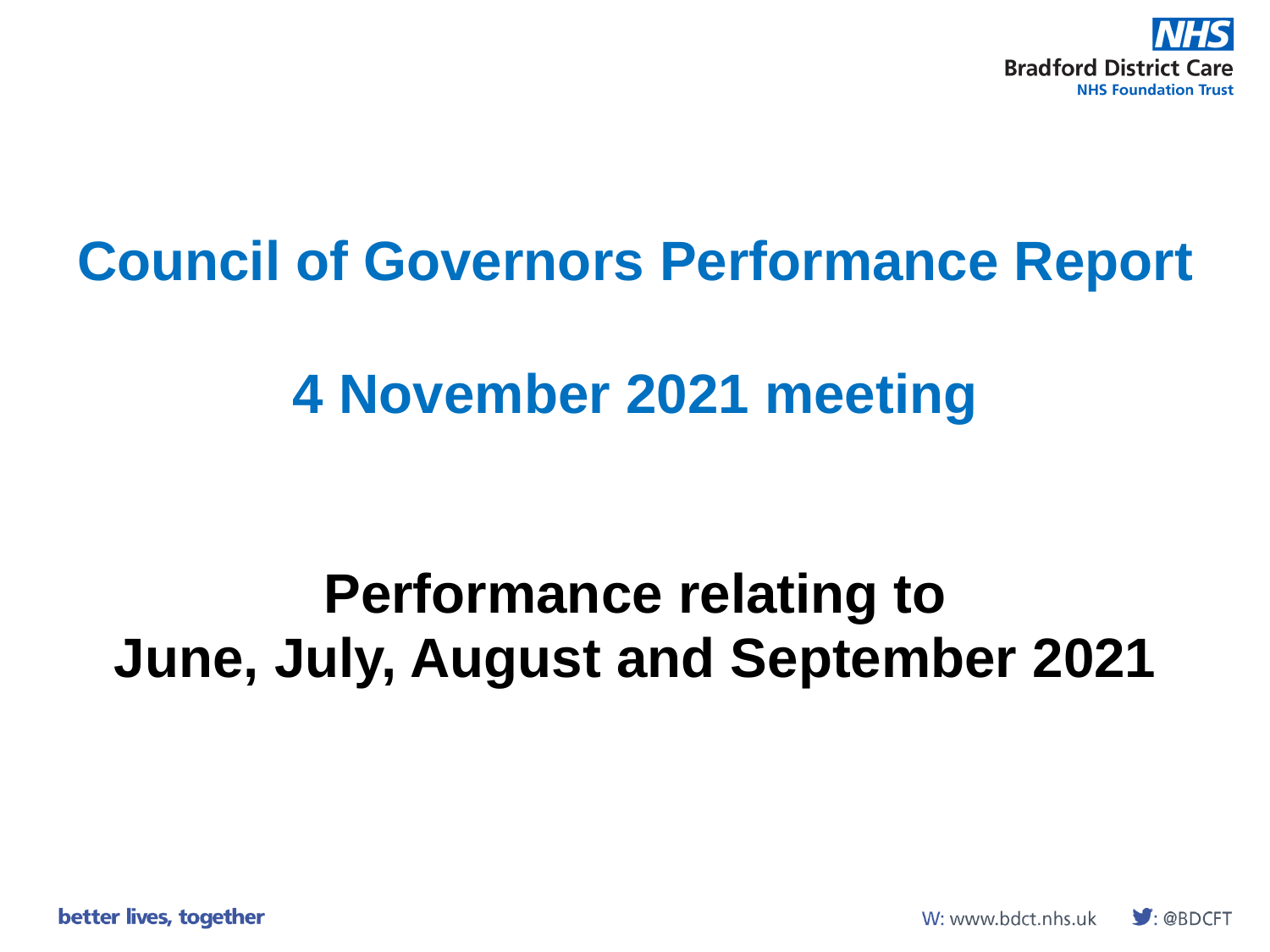#### **Key Themes**

**Bradford District Care NHS Foundation Trust** 

Combined impact of:

- **growing demand**  increased acuity and complexity, with COVID-19 having a clear and significant impact;
- **staff absence and staffing shortages workforce**  sickness absence due to COVID-19; long term sickness recorded as anxiety, stress and depression; other COVID related absences; high levels of vacancies and turnover in some services; together with summer annual leave.

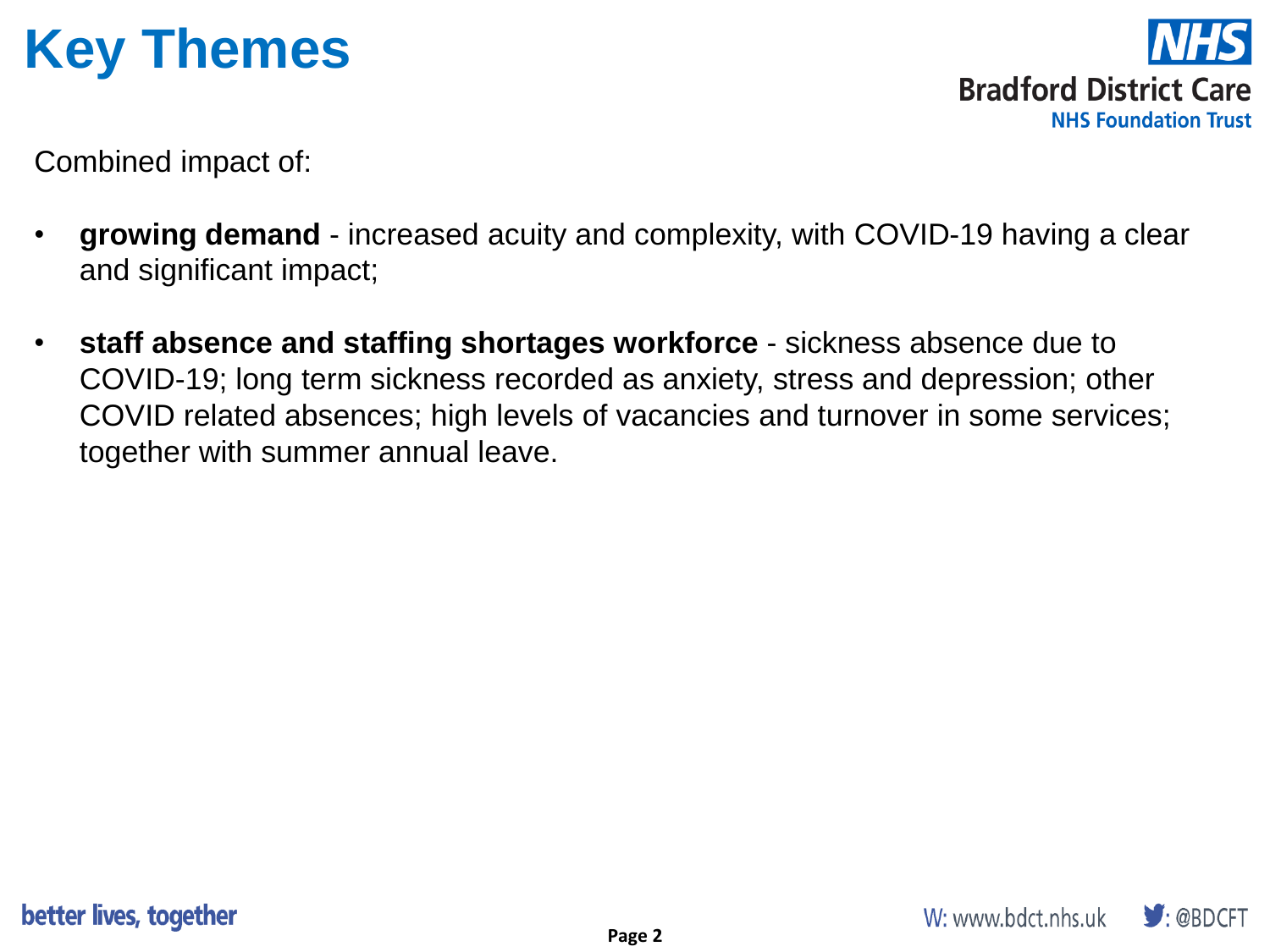# **Workforce – Staff Absence**

#### • Sickness absence remains above the Trust's 4% target



- Anxiety, stress and depression and musculoskeletal problems remain the top reasons for long-term sickness.
- Hotspot areas include rostered services (inpatients, some community mental health services, out of hours district nursing), Bradford 0-19 services, Wakefield 0-19 services
- Sickness absence rate continues to have negative impacts on the Trust in terms of continuity of service, financial costs (due to bank/agency expenditure) and staff morale.
- Health and wellbeing offer for staff has been extended significantly in response to COVID to include access to several national health and wellbeing support initiatives. The Trust has increased the provision of psychological support to staff by setting up its own psychological helpline staffed by therapists. Wellbeing conversations are also embedded into the appraisal process.<br>better lives, together  $\blacktriangleright$  : @BDCFT





**Bradford District Care** 

**NHS Foundation Trust**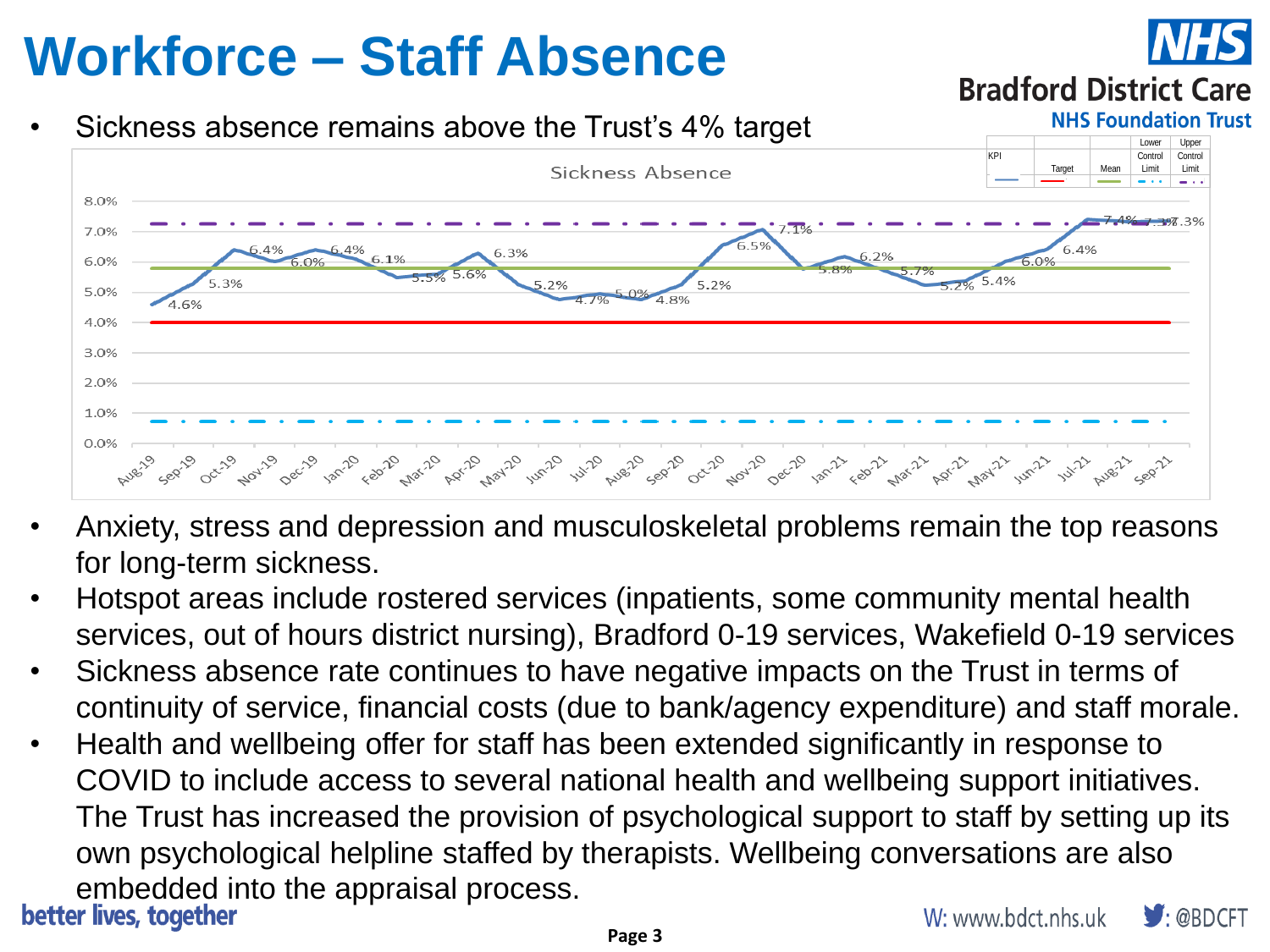### **Workforce – Labour Turnover and Vacancy Rate**

**Bradford District Care** 

**NHS Foundation Trust** 

- Labour turnover remains above the Trust's 10% target
- Vacancy rate increased to 10.5% in July 2021, above the Trust's 10% target



- Services escalated to the Senior Leadership Team include:
	- o vacancies and maternity leave in community nursing and speech and language therapy. Recruitment continues. Exploring increased skill mix – recruiting additional Health Care Assistants and Nursing Associates;
	- labour turnover in the Bradford 0-19 service. Due to staffing challenges, the Bradford health visiting and school nursing services are working to business continuity plans, with a change to core service delivery. Actions include:
		- work with Just R. to attract candidates to hard to recruit posts;
		- a programme of skill mixed recruitment;
- 'Grow our Own' specialist community public health nursing programme. better lives, together

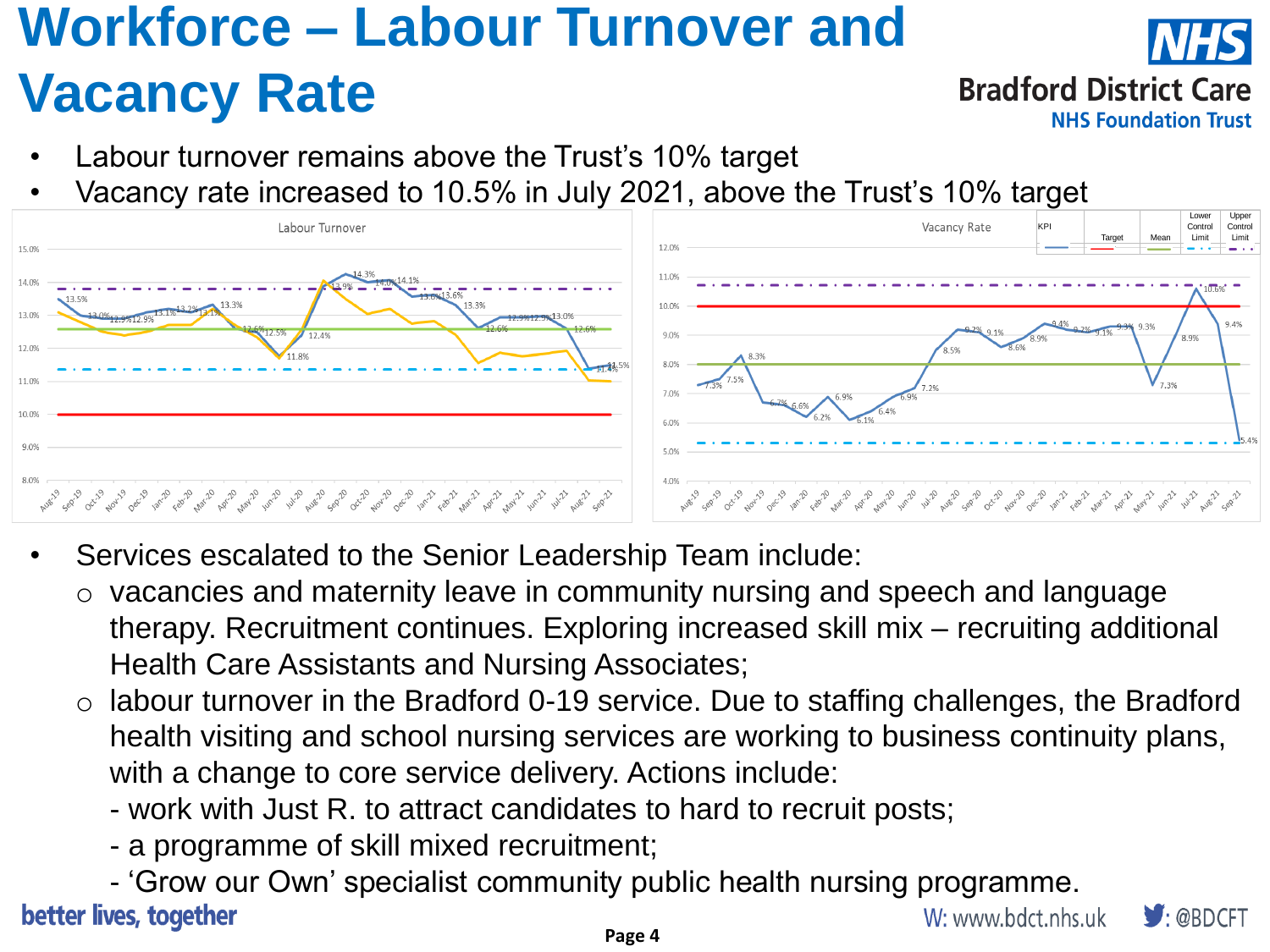## **Workforce – Safer Staffing**



**Bradford District Care** 

**NHS Foundation Trust** 

- Safer staffing compliance rates in mental health inpatient services reflect the continuing pressures experienced through acuity of service-user presentation and associated staffing challenges.
- The complexity of the client group is necessitating higher levels of care hours per patient and staff are also required for patients in acute beds and section 136 suites.
- Some staff have been unable to take breaks.
- Sickness and annual leave are also contributing to requirements for bank and agency staffing.
- Actions and mitigations include:
	- block bookings of bank and agency staff to provide stability;
	- targeted wellbeing plans for staff;
	- overtime payments for staff in inpatient services, First Response and Intensive Home Treatment teams, with the arrangement reviewed on a monthly basis by the Executive Management Team to ensure balance between service need and wellbeing of staff;
	- re-commencement of food provision for acute mental health staff;
	- workforce model review programme.

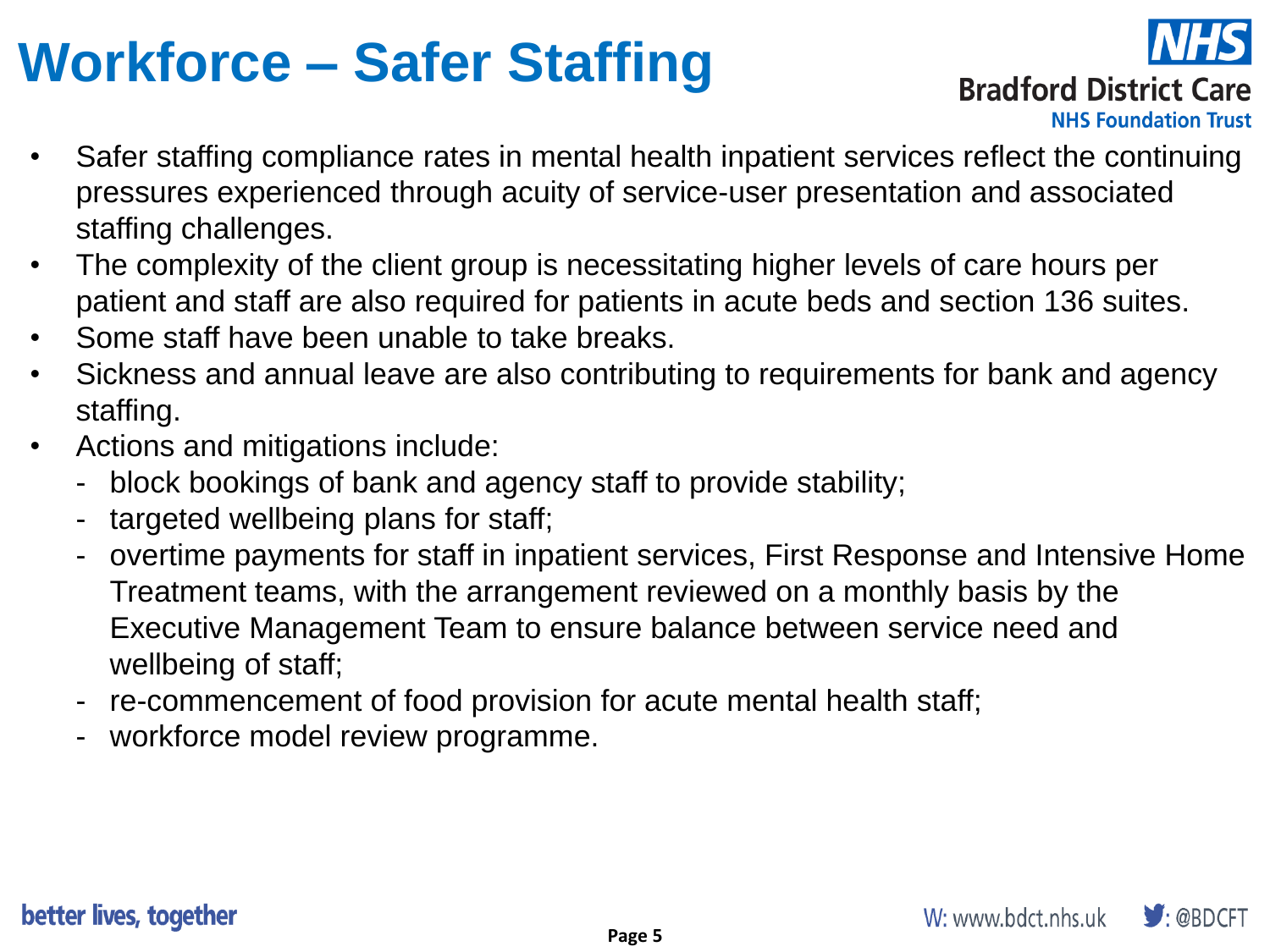# **Mental Health Legislation - Incidents**<br>**Bradford District Care**



- COVID-19 restrictions continue to impact patients and staff significantly. **NHS Foundation Trust**
- There has been an increase in the number of episodes of full physical intervention from March 2020, reflecting the high levels of acuity and the impact of isolation requirements. All incidents continue to be monitored by the Positive and Proactive Steering Group.



- During July and August, a small number of complex service users, including two young people with complex needs, impacted on the numbers of incidents and level of interventions. Despite the challenges, restrictive practices have reduced on all wards except the section 136 suites.
- The Mental Health Care Group is planning the roll out of a 'no force first' approach and a business case is being developed for dedicated capacity and roles to take forward as a project, aligned with workforce planning and the Together We Improve Create and Sustain (TWICS) programme.<br>better lives, together